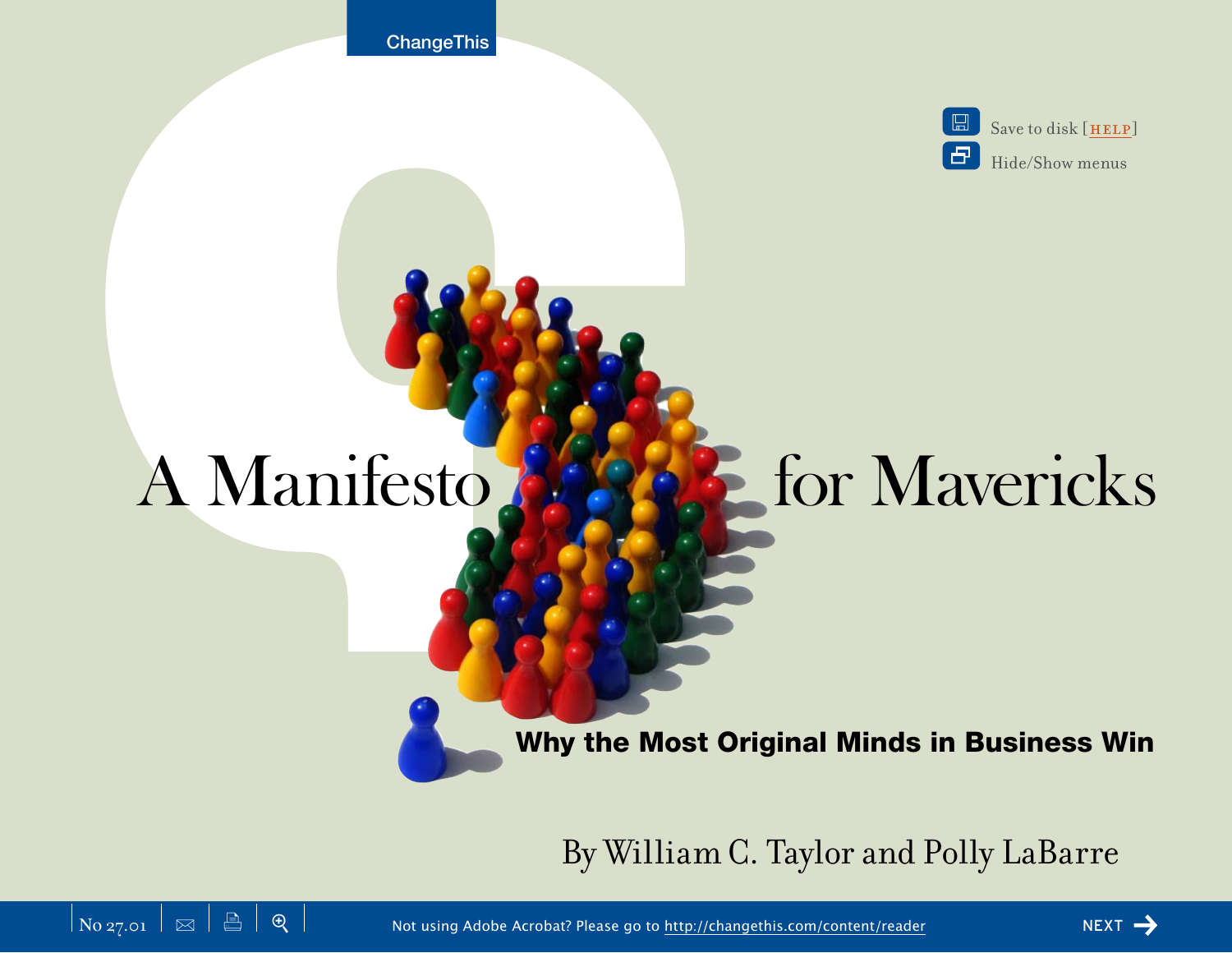#### **PART I**

## **Beyond Business as Usual—The Maverick Promise**

Over the past few years, we've seen the face of business at its worst, and it hasn't been a pretty sight. It has been a dark and trying period in our economy and society—an era of slow growth and dashed expectations, of criminal wrongdoing and ethical misconduct at some of the world's best-known companies. But NASDAQ nuttiness already feels like timecapsule fodder, the white-collar perp walk routine as an annual meeting, the triumphant return of me-first moguls like Donald Trump a bad nostalgia trip, the corporate equivalent of a hair-band reunion.

It's time to rediscover the power of business at its best and to develop a better way to lead, compete, and succeed. The good news: Despite all the bleak headlines and blood-boiling scandals over the last five years, the economy has recently experienced a period of transformation and realignment, a power shift so profound that we're just beginning to appreciate what it means for the future of business—and for how all of us go about the business of building companies that work and do work that matters.

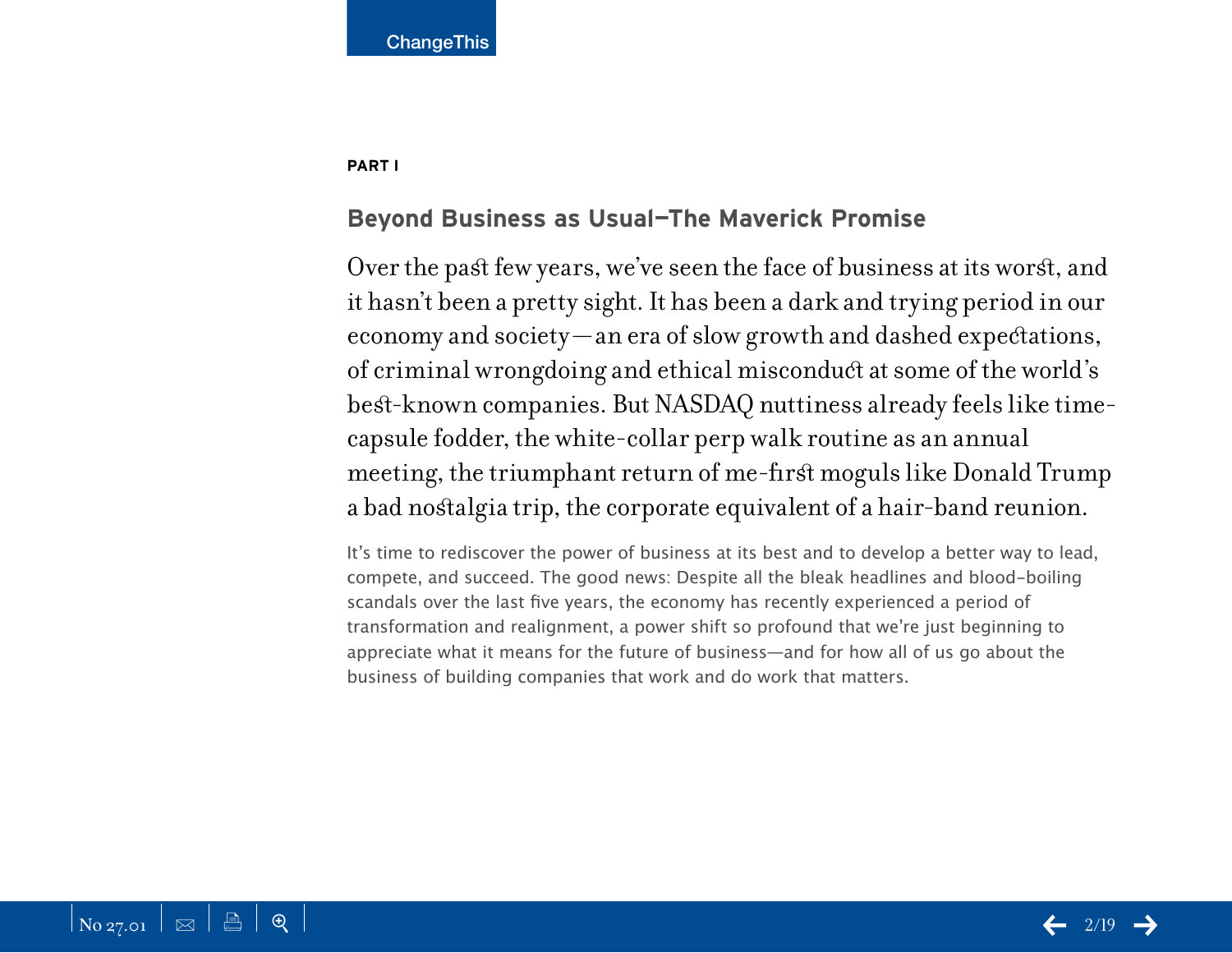In industry after industry, organizations and executives that were once dismissed as upstarts, as outliers, as wildcards, have achieved positions of financial prosperity and market leadership. There's a reason the young billionaires behind the most celebrated entrepreneurial success in recent memory began their initial public offering (IPO) of shares with a declaration of independence from business as usual. "Google is not a conventional company," read their Letter from the Founders. "We do not intend to become one."

# Originality has become the acid test of strategy.

That unconventional spirit is the defining spirit for the next era of business leadership. In an age of hyper-competition and non-stop innovation, the only way to stand out from the crowd is to stand for something truly unique. You can't do big things anymore—as a company, as a team, as an individual executive—if you're content with doing things a little better than everybody else. Originality has become the acid test of strategy.

From airlines to grocery stores, from the glamour of hit movies to the mundane world of laundry detergent, business as usual is bust. The challengers have become the champions. And business belongs to the mavericks—companies that dominate their markets by defying conventional wisdom, leaders who build great organizations by bringing out the best in everyone.

Maverick companies aren't always the largest in their field; maverick entrepreneurs don't always make the cover of the business magazines. But mavericks do the work that matters most—the work of originality, creativity, and experimentation. They demonstrate that you can build companies around high ideals and fierce competitive ambitions, that the most powerful way to create economic value is to embrace a set of values that goes beyond just amassing power, and that business, at its best, is too exciting, too important, and too much fun to be left to the dead hand of business as usual.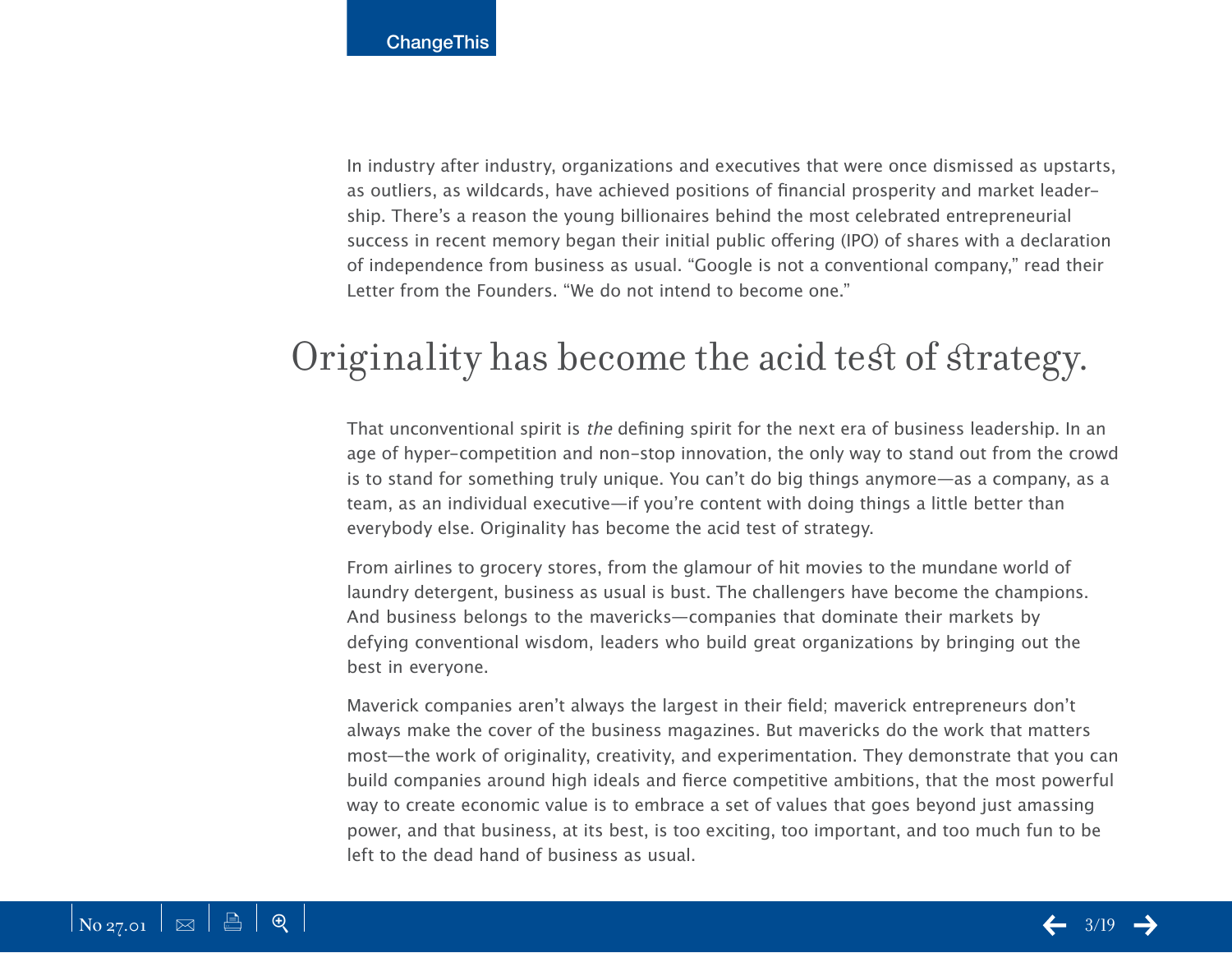#### **PART II**

## **Maverick Messages—The Next Agenda for Business**

Alan Kay, the celebrated computer scientist, put it memorably some 35 years ago: "The best way to predict the future is to invent it." We believe that a new generation of hard-charging companies, change-oriented executives, and breakthrough-minded entrepreneurs is inventing a more exciting, more compelling, more rewarding future for business. Across the economy, mavericks are winning big at business—attracting millions of customers, creating thousands of jobs, generating tens of billions of dollars of wealth—by rethinking the logic of how business gets done. They have devised provocative and instructive answers to four of the timeless challenges that face organizations of every size and leaders in every field: how you make strategy, how you unleash new ideas, how you connect with customers, how your best people achieve great results.

There are, of course, many ways to be a maverick—experimentation and individuality go with the territory. But most of the mavericks we've come to know, based on our in-depth access to 32 different organizations in a wide variety of industries, subscribe to a set of principles about strategy, leadership, creativity, and success—that represent the new face of business at its best, a better way to compete, lead, and win.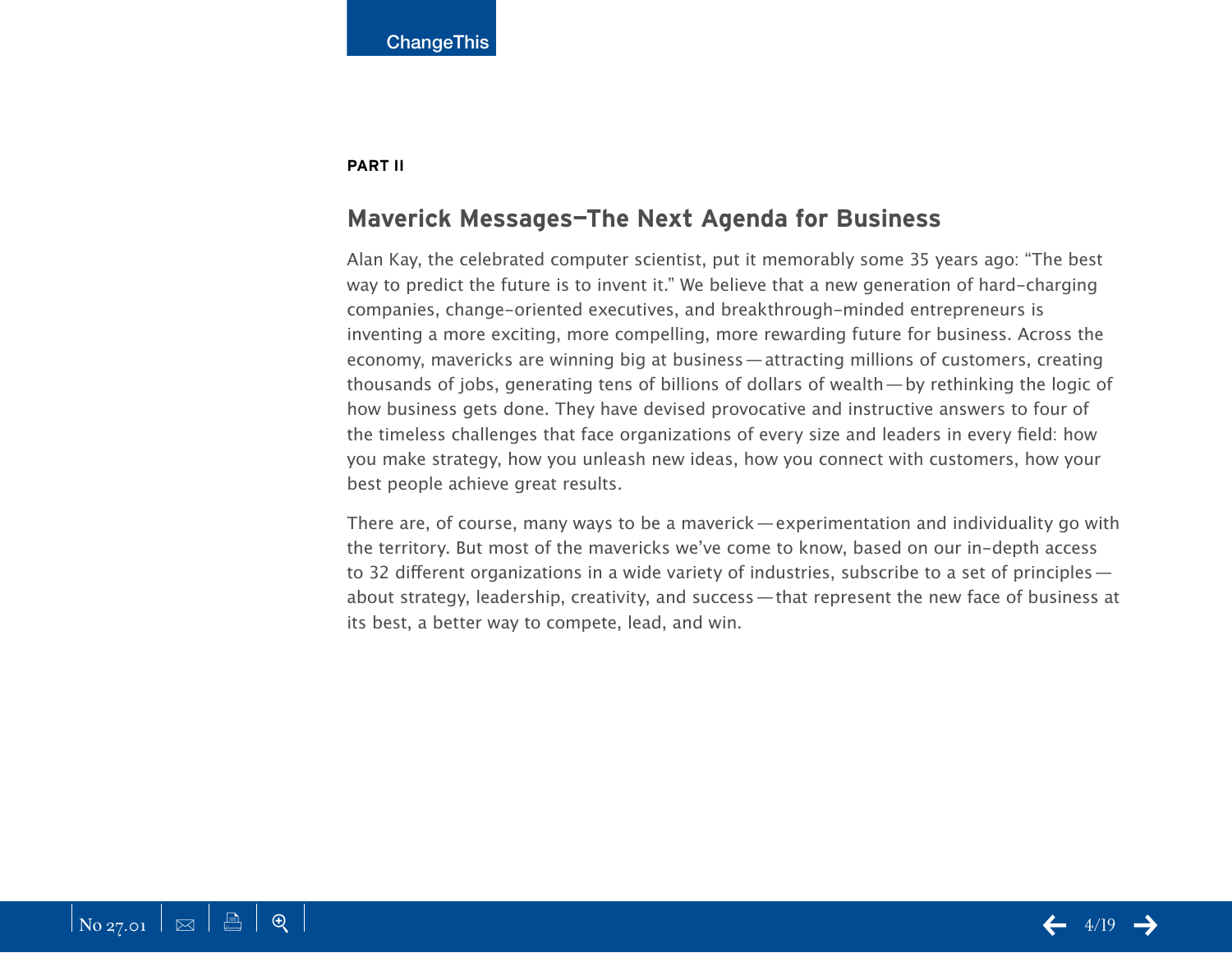Here are four of those principles.

#### 1. Being different makes all the difference.

Winning companies don't just sell competitive products. They stand for important ideas ideas that shape the future of their industry, ideas that reshape the sense of what's possible among customers, employees and investors. Behind every maverick company we've come to know is a distinctive and disruptive sense of purpose—and the companies with the clearest sense of purpose win.

Is there any more powerful example of this message than Southwest Airlines? For decades, Southwest was dismissed as a flighty sideshow to the blue-chip airlines that ruled the sky. Today, it is celebrated as the only major airline that generates consistent growth, creates (rather than eliminates) jobs, and generates real shareholder wealth. From a financial perspective, the airline industry ranks among the least-attractive businesses of all time—the established carriers lost a combined \$30 billion from 2001 through 2004. But over its lifetime, Southwest has been among the best-performing stocks in any industry. Indeed, if you were smart enough to have invested \$10,000 in the company's IPO back in 1972, you'd have more than \$10 *million* today - a 1,000:1 return on your money.

Southwest didn't achieve these spectacular results because its fares were a little lower than Delta's or its service was a little friendlier than the not-so-friendly skies of United. It achieved those results because it reimagined what it meant to be an airline and why you'd want to be in the industry in the first place. Southwest's leaders don't think of themselves as merely being in the airline business. They think of themselves as being in the freedom business. Their purpose is to democratize the skies—to make it as flexible and affordable for rankand-file Americans to travel as it is for the well-to-do. The unique elements of its economic model—the strategies that create so much economic value—are a direct result of the value system that inspires the organization.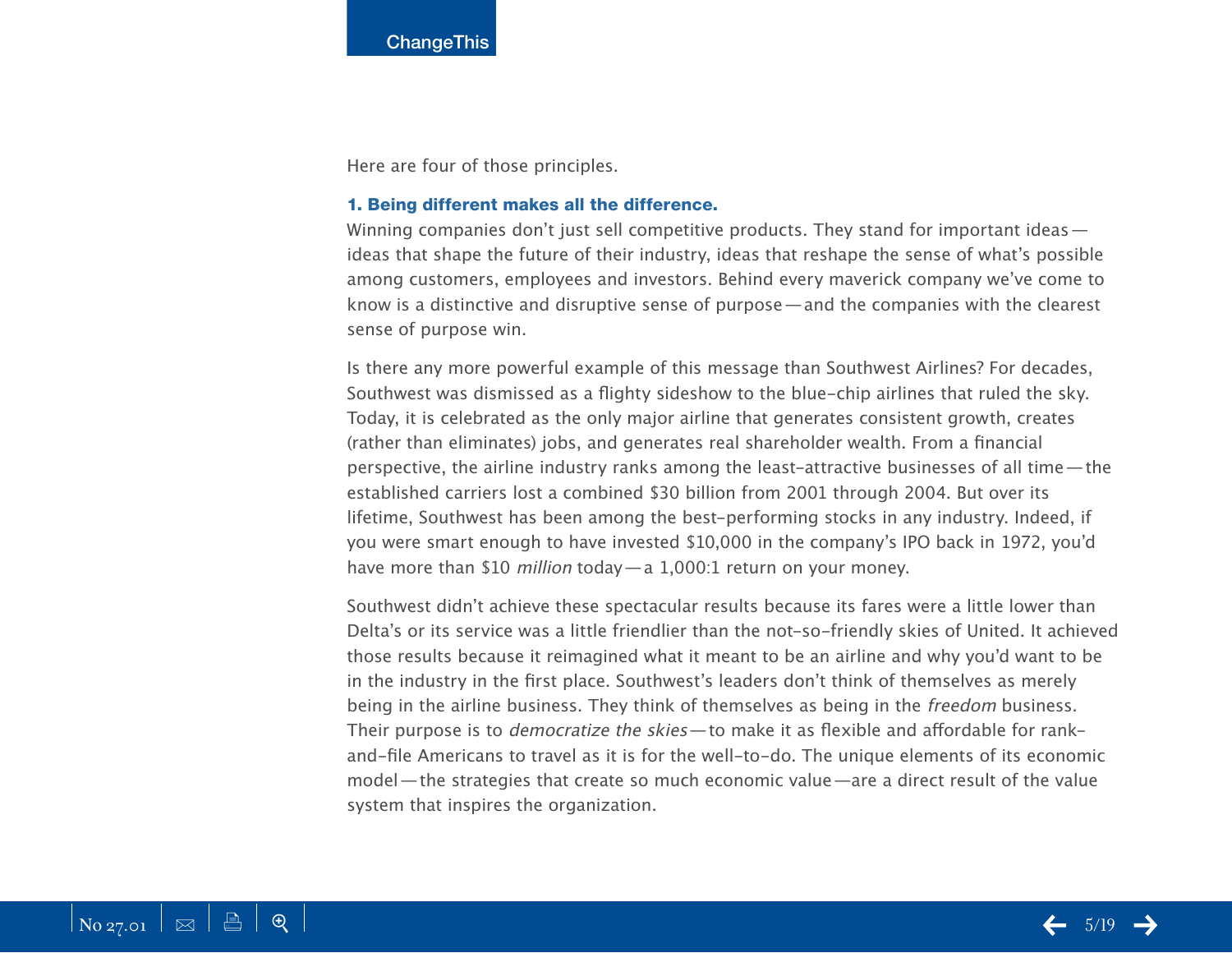That's instructive: Maverick leaders don't just strive to build high-performance companies. They champion high-stakes agendas. They create a competitive edge around an edgy critique of their industry. They present a fresh take on the world that clicks with customers, energizes employees, and shapes their business: which markets they target, which customers they serve, what messages they send.

# Maverick leaders don't just strive to build high-performance companies. They champion high-stakes agendas.

ING Direct, the fast-growing Internet bank, is a classic example of a high-performing maverick whose disruptive presence is based not on the speed of its technology but the originality of its point of view. ING Direct is to banking what Southwest is to airlines—a maverick player that thrives by challenging the status quo and offering alternatives to the worst practices of its rivals. The leaders of ING Direct declare that the purpose of their company is to "lead Americans back to savings"—to serve as an antidote to a toxic financial culture that encourages individuals to save too little, spend too much, and make investments that are far too risky. In less than six years, the company's deeply held ideas and brash attitude in the marketplace have attracted nearly four millions customers—and \$40 billion worth of deposits.

Ideas matter: The only sustainable form of market leadership is thought leadership.

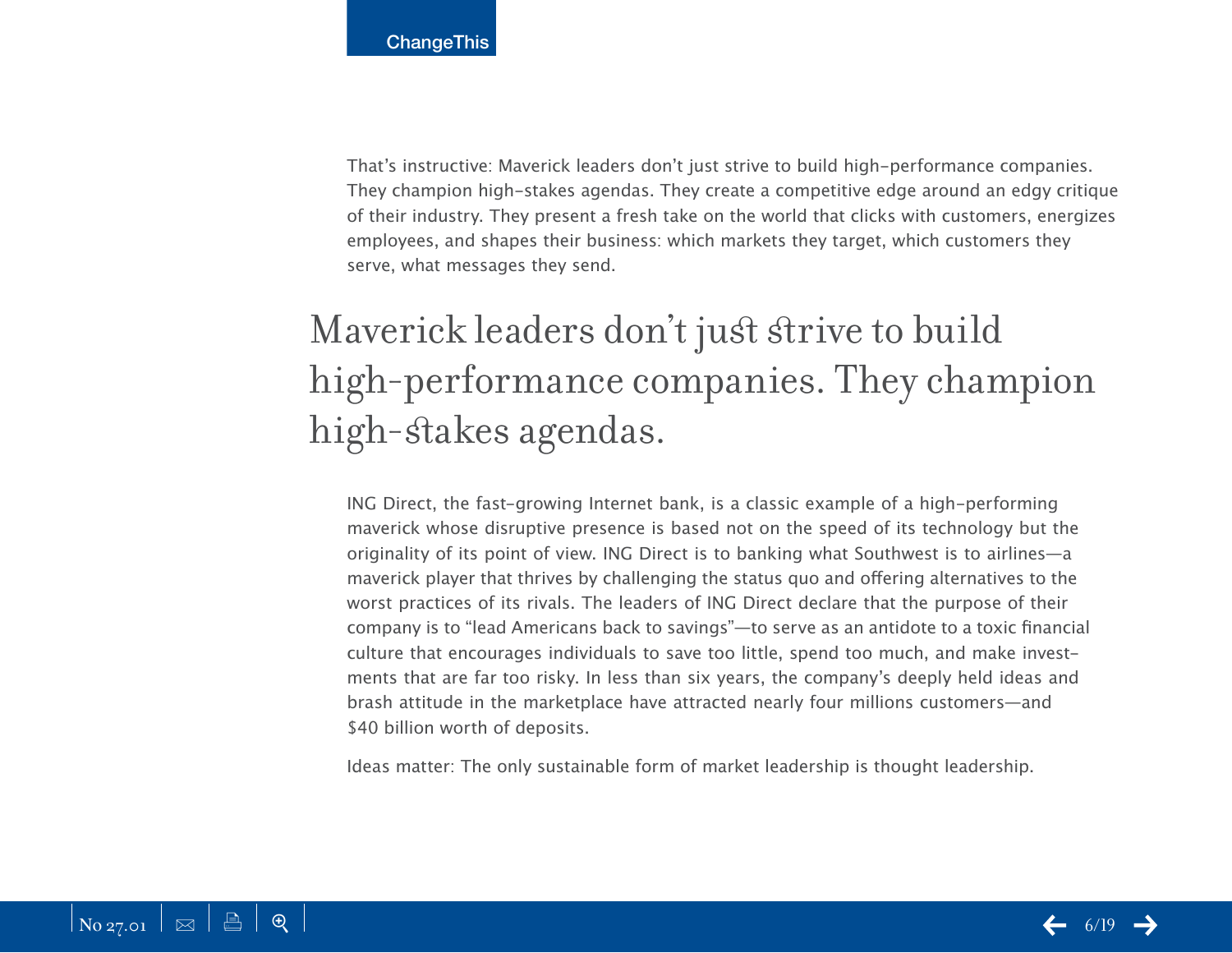#### **2. Sharing your values beats selling value.**

There is tension at the heart of the relationship between most companies and their customers. Companies are offering better deals than ever, literally the best bargains in history. It has never been cheaper to fly from Dallas to Los Angeles, to make a phone call from Boston to Brussels, to buy a laptop computer or a DVD player. Yet the more companies raise quality and lower prices—and the more they spend on flashy ads and frantic promotions—the less they seem to impress their customers. All the market research arrives at the same conclusion: There is a customer-satisfaction crisis across the economy.

There's a simple reason for this apparent contradiction: When just about everything keeps getting cheaper and better, offering customers something that's a little cheaper and better today won't win them over—because something else is bound to be cheaper and better tomorrow. It was Clare Booth Luce who wrote, "No good deed goes unpunished." The business world has its own version of that ubiquitous aphorism: "No good deal goes unchallenged."

That's why the most precious asset in business is an emotional connection with customers, a psychological contract that redefines expectations and reinvents a category. Think about Starbucks. Seattle's espresso empire is one of the true entrepreneurial miracles of the last two decades—more than an iconic brand, more than a growth company, it's a destination and an institution that has become a recognizable piece of the American landscape—a socalled "third place" between home and work where people meet, think, relax, listen to music, check email (and, by the way, happily spend \$3.50 for a latte). Starbucks doesn't just sell coffee. It offers a sense of connection.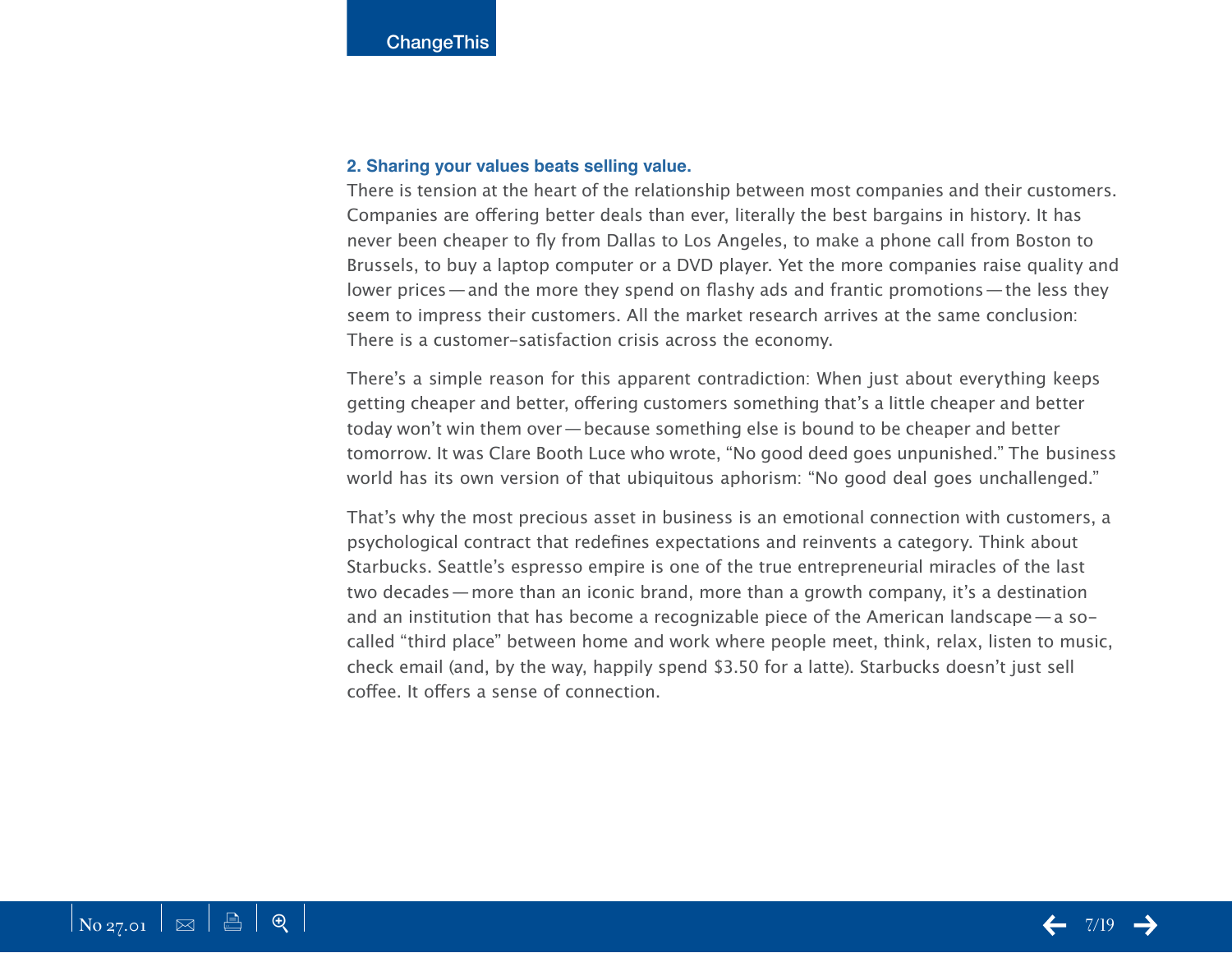Commerce Bank, a standout performer in the hum-drum world of retail banking, looks directly to the Starbucks phenomenon as a source of inspiration and differentiation. The bank embraces what it calls "retailtainment" to make the experience of dealing with its employees colorful, convenient, and flat-out fun. Commerce has attracted more than \$35 billion in deposits not by offering the highest interest rates in New York City, Philadelphia, or the other ultra-competitive cities in which it operates, but by providing the most inviting and entertaining atmosphere—by creating a company that people go out of their way to do business with, even if they can get a slightly higher interest rate from the boring bankers down the street.

Experiences matter: People want to do business with companies that share their values, and put those values on display in a consistent and engaging way.

#### **3. Nobody is as smart as everybody.**

If you believe, as we do, that behind every maverick company is a set of distinctive and disruptive ideas, then the obvious question is: Where do great ideas come from? The answer is: They can come from anywhere in the world, and anyone in the world, if you're smart enough to ask.

This is a big change. Business leaders used to assume that if they were in charge, they were supposed to have all the answers: the boss did the thinking, the troops did the work. When it came to generating ideas, if you were the CEO, or the head of a business unit, or the leader of a team, you were, by definition "the smartest person in the room"—whatever room you happened to be sitting in.

The new world of innovation is built on the principle that "nobody is as smart as everybody."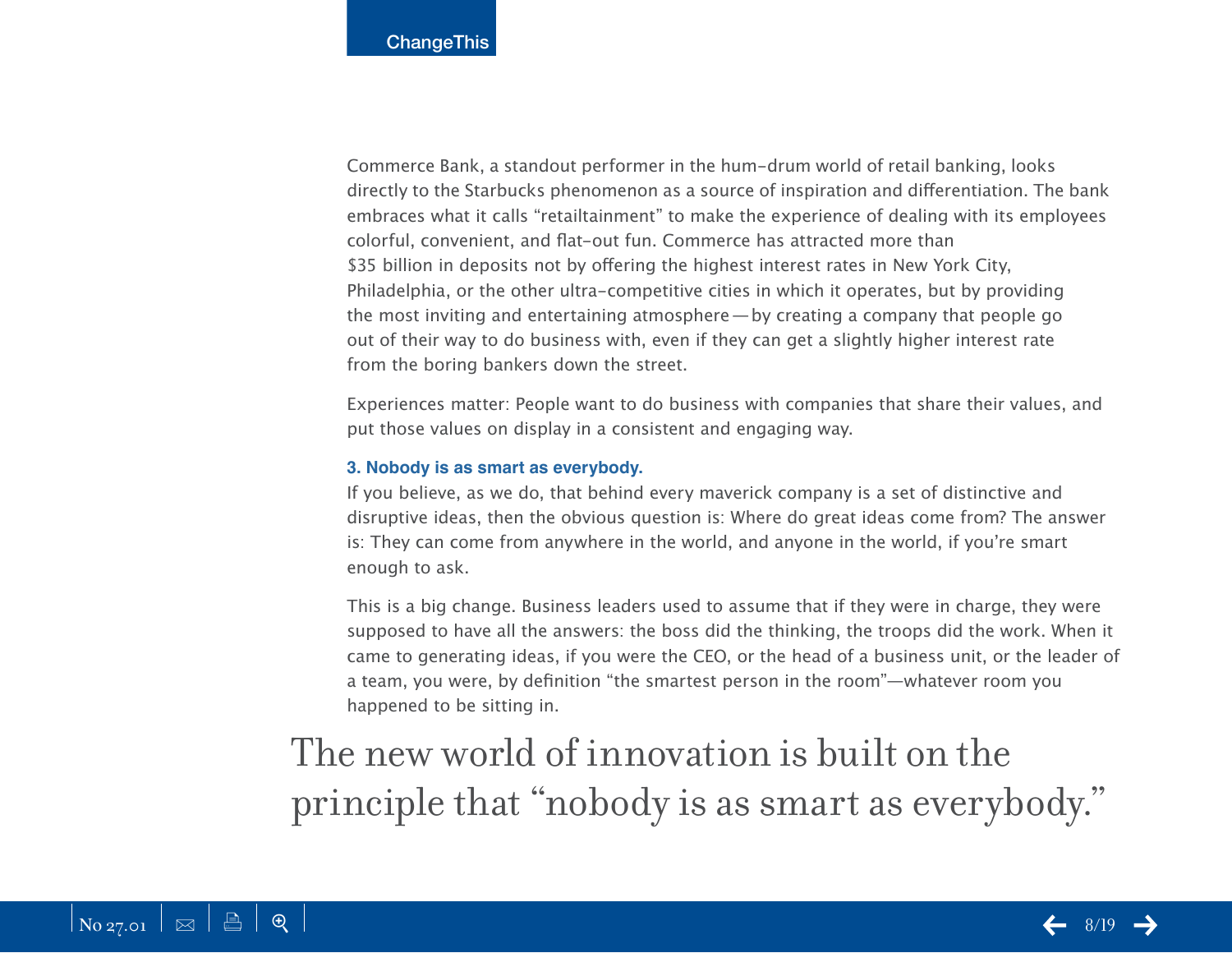That's the old world of innovation. The new world of innovation is built on the principle that "nobody is as smart as everybody."

Tim O'Reilly, founder of O'Reilly Media, the computer-book publisher, and a leading authority on open-source software, argues that innovation is no longer just about who has the most gifted scientists or the best-equipped labs. It's about who has the most compelling "architecture of participation." Which organizations make it fun, interesting, and rewarding for far-flung engineers and talented amateurs to contribute an idea or solve a problem? Ultimately, O'Reilly argues, the companies that are most likely to dominate their business are the ones most adept at harnessing the collective intelligence of everyone with whom they do business.

That's the mind-bending logic behind P&G's Connect + Develop initiative. A 170-year-old global giant has borrowed ideas from the nascent world of open-source software to rethink its whole approach to innovation. The company's leaders understand that not even an organization as big and rich as P&G can afford a do-it-yourself approach to innovation—not even in a world where thousands, tens of thousands, hundreds of thousands of well-trained researchers are working in labs in Russia, China, and India, on all kinds of innovations that are relevant to the company's huge assortment of brands.

That's why P&G looks outside the walls of its celebrated research labs, and beyond the breakthroughs of its full-time scientists, to tap the brainpower of the whole world. Even though P&G employs many of the smartest scientists and engineers in their fields, its leaders understand that people don't have to work for the company in order to work with it—and not everybody can work for P&G.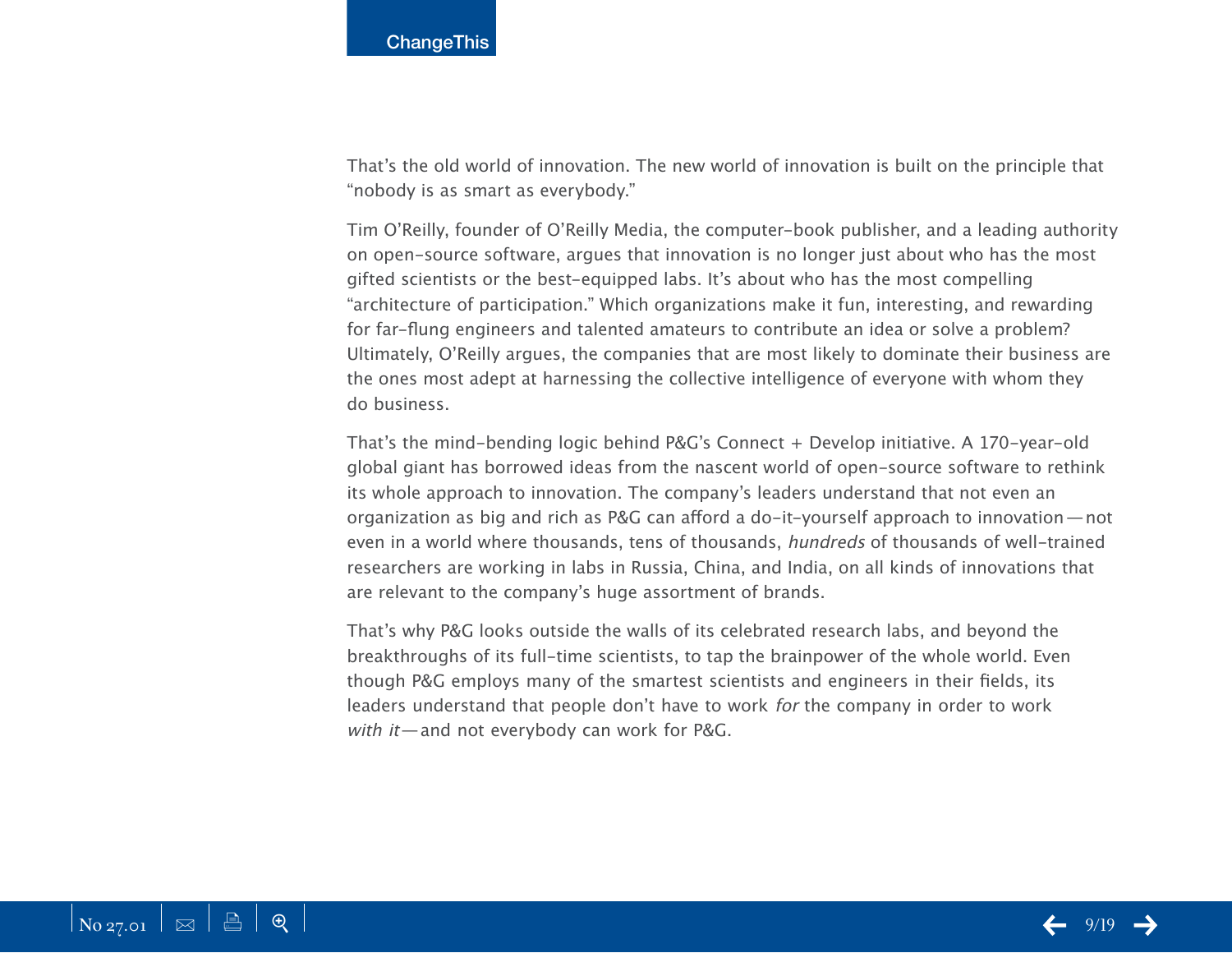Hence the aim of its Connect + Develop program: to import half of all new technologies and product ideas from outside the company. Not to outsource existing work from its labs, but to insource breakthroughs from anyone in the world and anywhere in the world—so long as those ideas are relevant to P&G's business.

Your leadership mindset matters: Applying the new outside-in logic of innovation means abandoning familiar assumptions about where great ideas come from, who gets to be part of your organization, and how to inspire the best contributions from them.

#### **4. The people are the company.**

It is the most ubiquitous platitude of corporate life: "People are our most important asset." The undeniable reality, of course, is that the human side of enterprise remains the ultimate backwater. Be honest: How many companies do you know that are as creative, as disciplined, as businesslike about the people factor in business as they are about finance, engineering, marketing?

Over the years, as we've traveled the world to evaluate the changing state of business leadership, we've searched for those companies. We haven't found many. In fact, we haven't met all that many CEOs who could provide a compelling response to a simple question we like to ask when we visit an organization for the first time: Why would great people want to work here? (The answer, we add, can't be about salaries, bonuses, or stock options.) What is it about the ideas your company stands for, its point of view in the marketplace, the ways in which employees interact with customers or collaborate with each other, that becomes irresistible to the best people in your industry?

These are not trick questions. They are the building blocks of long-term prosperity. For one thing, you cannot have happy, satisfied customers if your organization is filled with unhappy, dissatisfied people. And the most direct way to fill a company with great ideas—in addition to opening its walls to outside brains—is to fill it with great people.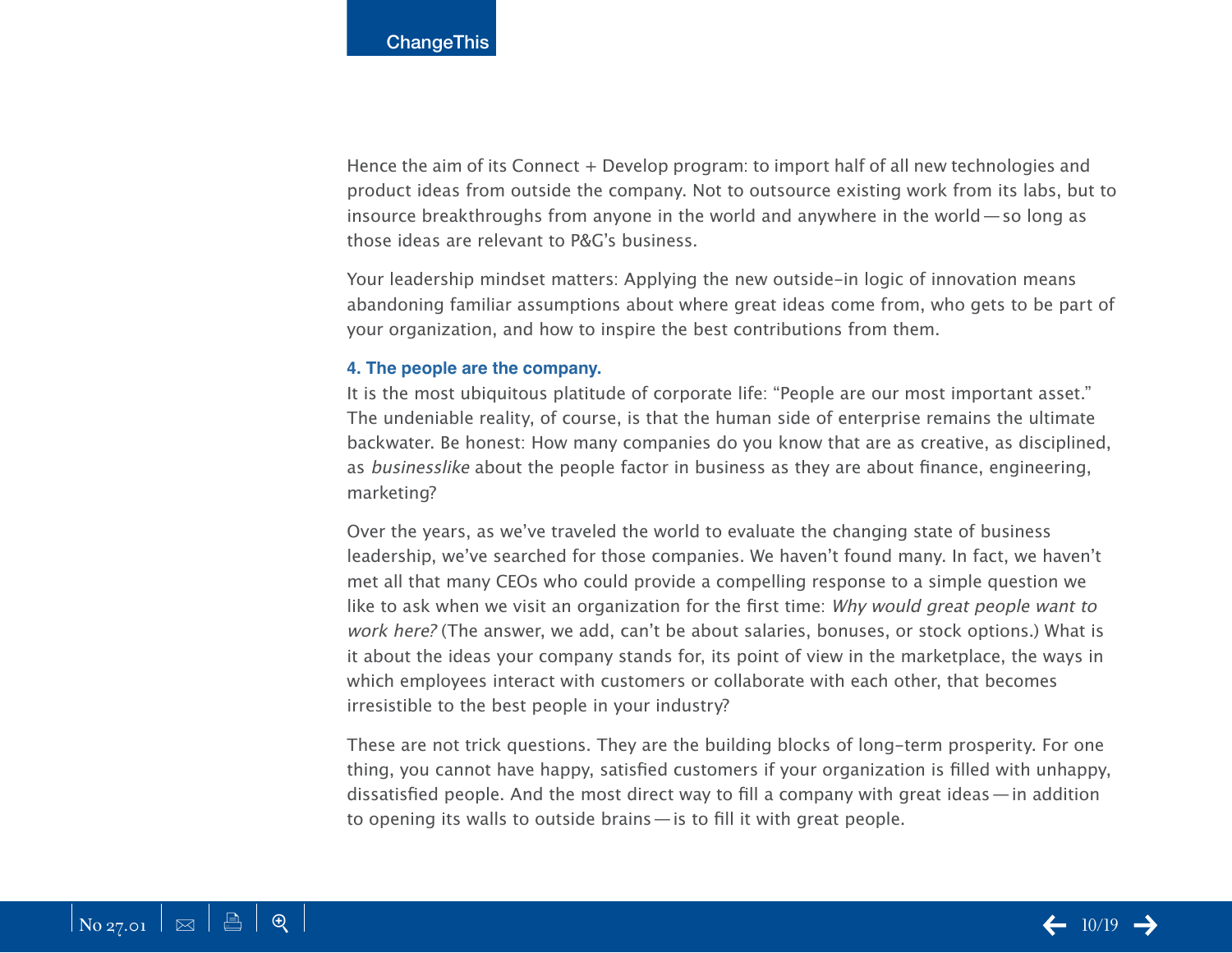**ChangeThis** 

# There is an iron-clad connection between your approach to the talent market and success in the product market.

That's why maverick companies are as unconventional and uncompromising about the people factor in business as they are about every other factor. They understand that among the most urgent business decisions they make is not just what new markets to enter or what new products to launch, but what new people to let in the door—whom to hire, and how to mold great teams out of gifted individuals. There is an iron-clad connection between your approach to the talent market and success in the product market.

Few organizations understand this connection better than Pixar Animation Studios, which, among business pundits, has become a kind of entrepreneurial movie star. In early 2006, Walt Disney Company agreed to acquire Pixar in a deal valued at \$7.4 billion—not bad considering that Steve Jobs paid just \$10 million to gain control of the fledgling outfit back in 1986. From \$10 million to \$7.4 billion—that's what happens when you lead a studio that has produced an unbroken string of hits, mastered the art and science of digital animation, won 19 Academy Awards, and generated more than \$3 billion at the box office.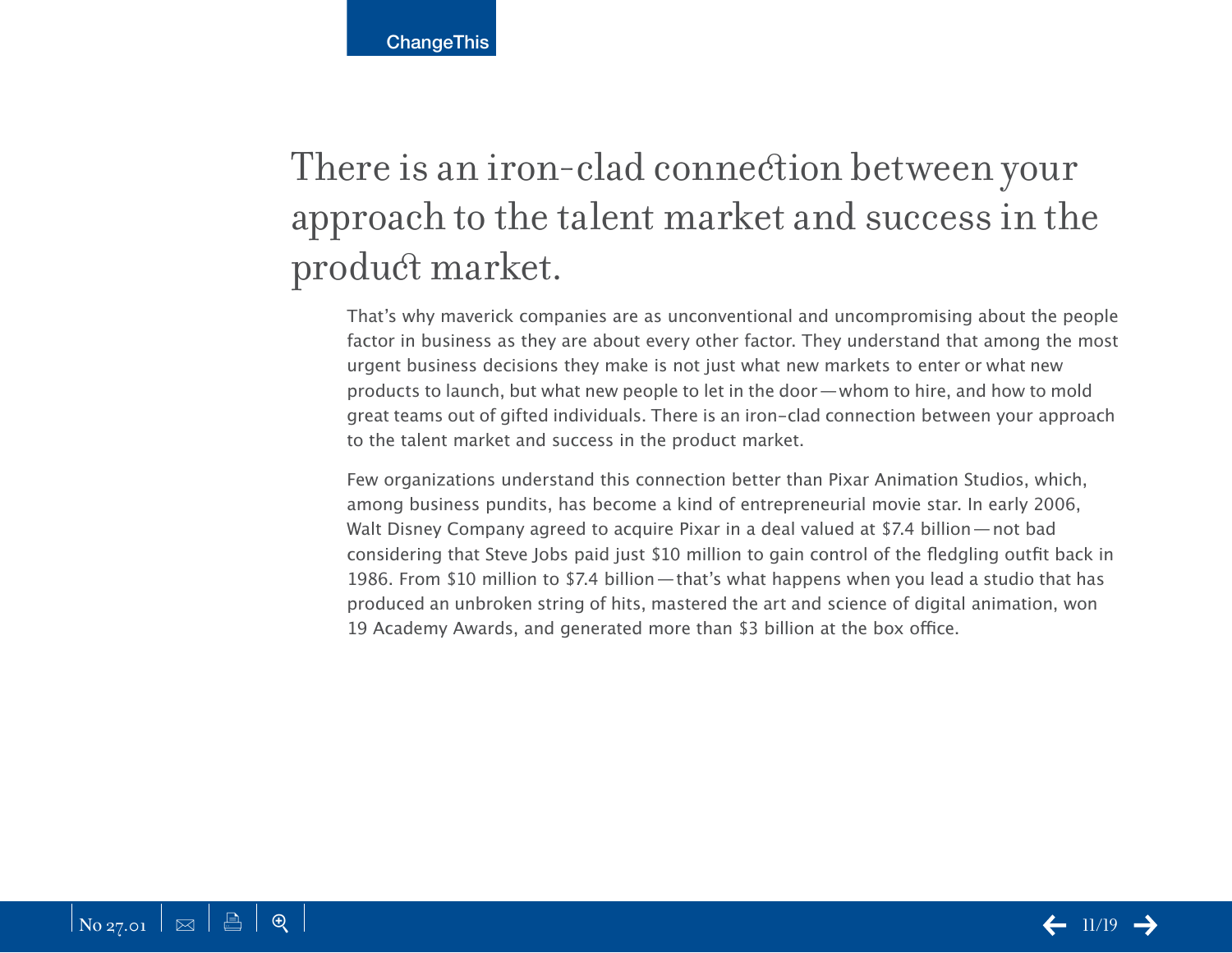Ultimately, though, Pixar's rise to stardom isn't about clever strategy, powerful technology, or affecting scripts. The company doesn't just make films that perform better than standard fare. It makes its films differently—and, in the process, defies many of the familiar (and dysfunctional) conventions that have come to define how the movie industry works. In an industry where talented individuals—actors, directors, studio bosses—spend much of their time jockeying for advantage and scheming against rivals, Pixar has mastered a distinctive model of all-for-one teamwork, symbolized by the central role that Pixar University plays in its operations.

Pixar became the envy of Hollywood because it never "went Hollywood." Its powerful results in the marketplace relate directly to its wholly original approach to the workplace. How Pixar works explains why its films work so well with audiences.

Talent matters: Any company or leader that aspires to unleash a disruptive presence in the marketplace needs to devise a distinctive approach to the workplace.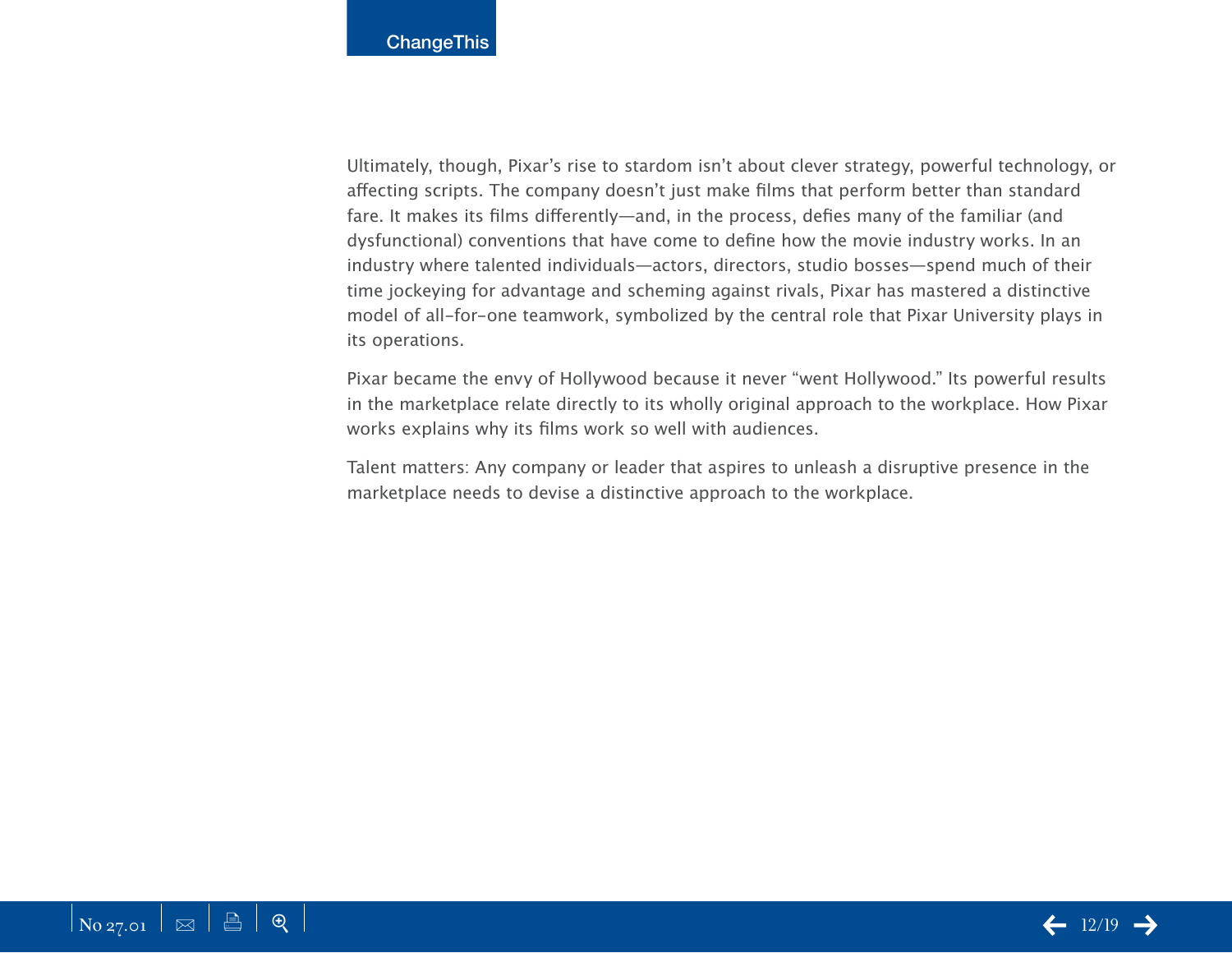

**PART III** 

## **The Maverick Challenge— Ten Questions for Your Company (and Yourself)**

We've made the case as forcefully as we know how that you can't do big things in business if you're content with doing things a little better than your rivals. That's the central message behind the performance of every company we visited and every executive whose work we explored in this manifesto and in our book. To help you put our messages to work, we've compiled ten questions that amount to a maverick challenge.

### **1. Is there a distinctive and disruptive sense of purpose that sets you apart from the competition?**

The best companies are the ones that stand for the most original and compelling ideas. What ideas are you and your company fighting for?

#### **2. Can you be provocative without provoking a backlash?**

There's a difference between challenging the status quo and inviting retribution from rivals that are bigger, richer, and more ruthless than you. One key test of any would-be disruptor is whether he or she can also be a convincing diplomat.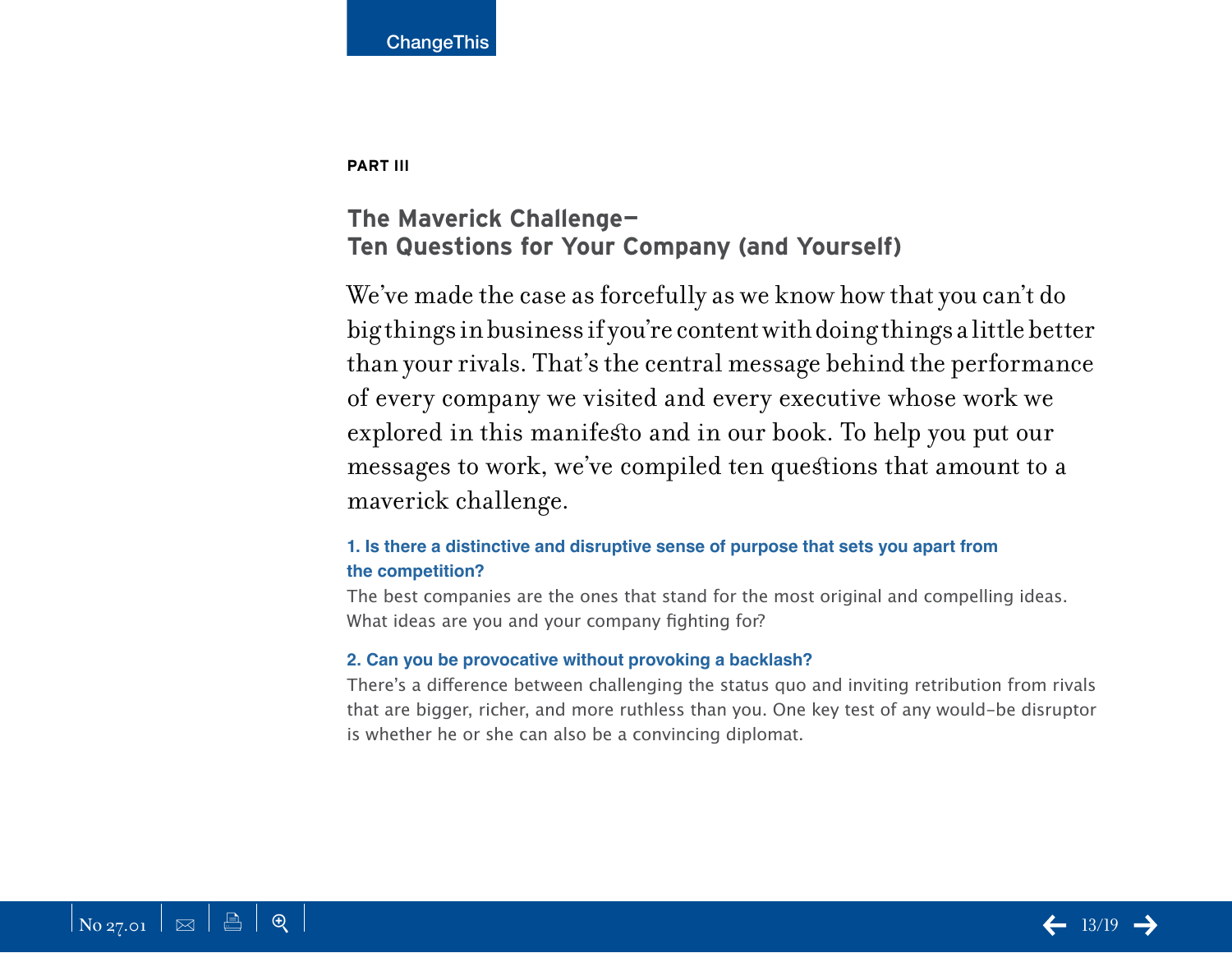#### **3. If your company went out of business tomorrow, who would miss you and why?**

We first heard this question from advertising maverick Roy Spence, who tells us that he got it from Jim Collins of Good to Great fame. Whatever the original source, the question is as profound as it is simple—and worth taking seriously.

#### **4. Are you the kind of person that other smart people want to work with?**

If you expect outsiders (or even colleagues) to share their best ideas with you, then don't be surprised when they expect something in return. It can be money, it can be recognition, but more often than not, what draws people into open-source projects is the chance to push themselves and develop their skills.

#### **5. Can you make innovation fun?**

Ideas are serious business, but if you're working to tap the brainpower of outside-themainstream contributors, then you have to work to keep your open-source project colorful, dramatic, and energetic.

#### **6. Do you treat different customers differently?**

If your goal is to establish a psychological contract with customers, then almost by definition you won't appeal to all customers. One test of how committed a company is to its most important customers is how fearless it is about ignoring (even offending) customers who aren't central to its mission. Not all customers are created equal.

#### **7. Why should great people join your organization?**

The best leaders understand that the best rank-and-file performers aren't motivated primarily by money. Great people want to feel like impact players inside their organizations. Great people want to be surrounded with and challenged by other great people. Put simply, great people want to feel like they're part of something greater than themselves. Does your company give them that chance?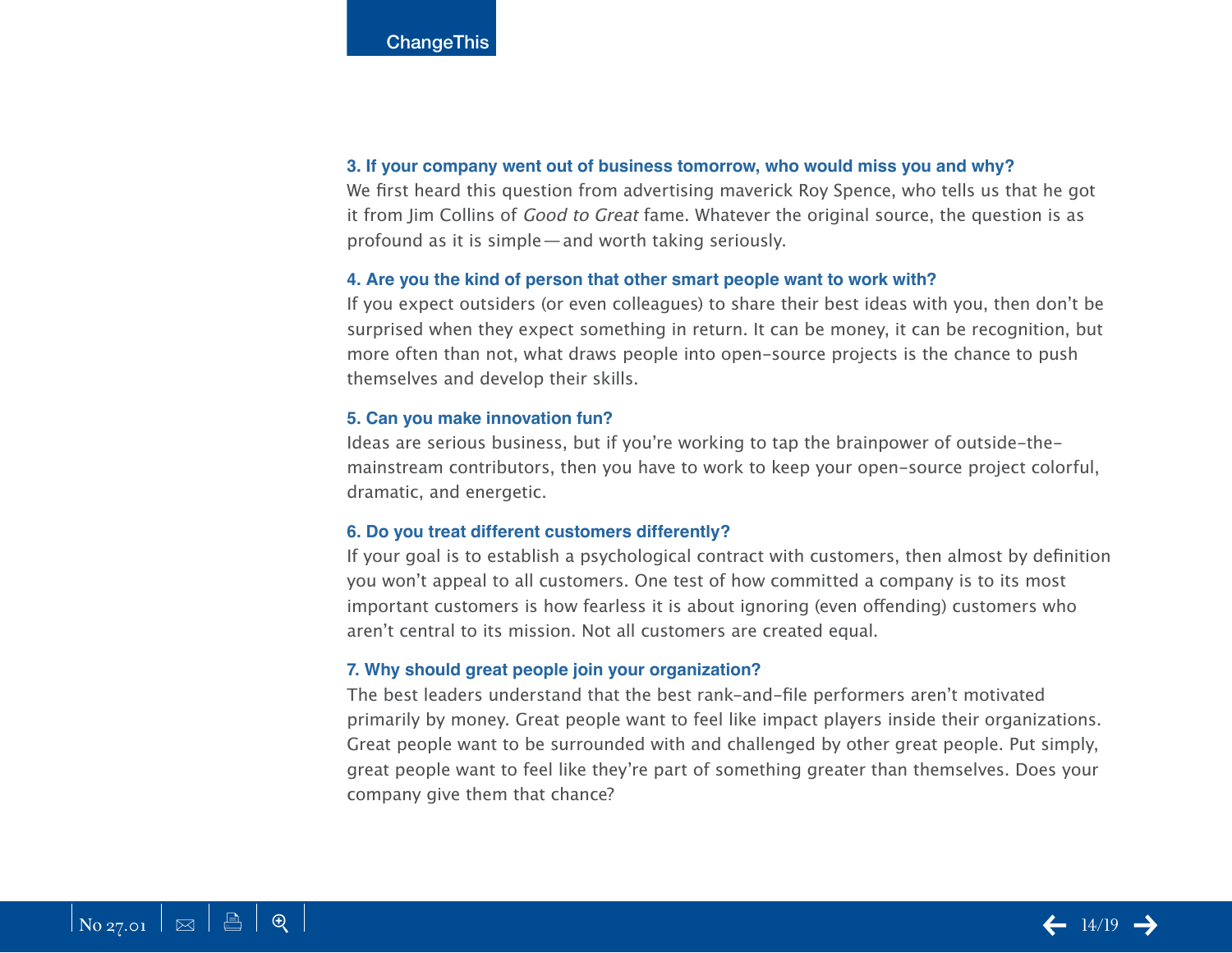#### **8. Do you know a great person when you see one?**

In organizations that are serious about competing on talent, who you are as a person is as important as what you know at a moment in time. That is, character counts for as much as credentials. Do you know how to conduct a character test?

#### **9. Does your organization work as distinctively as it competes?**

It's a simple question with huge implications for productivity and performance. Leaders who are determined to elevate the people factor in business understand that the real work begins once talented people walk through the door. HR maverick John Sullivan says it best: "Stars don't work for idiots."

#### **10. Are you learning as fast as the world is changing?**

We first heard this question from Gary Hamel, the world-renowned strategy guru, and it's the ultimate challenge for any executive or entrepreneur. The best leaders we've met, regardless of their age, experience, or personal style, have all been insatiable learners. In a business environment that never stops changing, you can never stop learning.

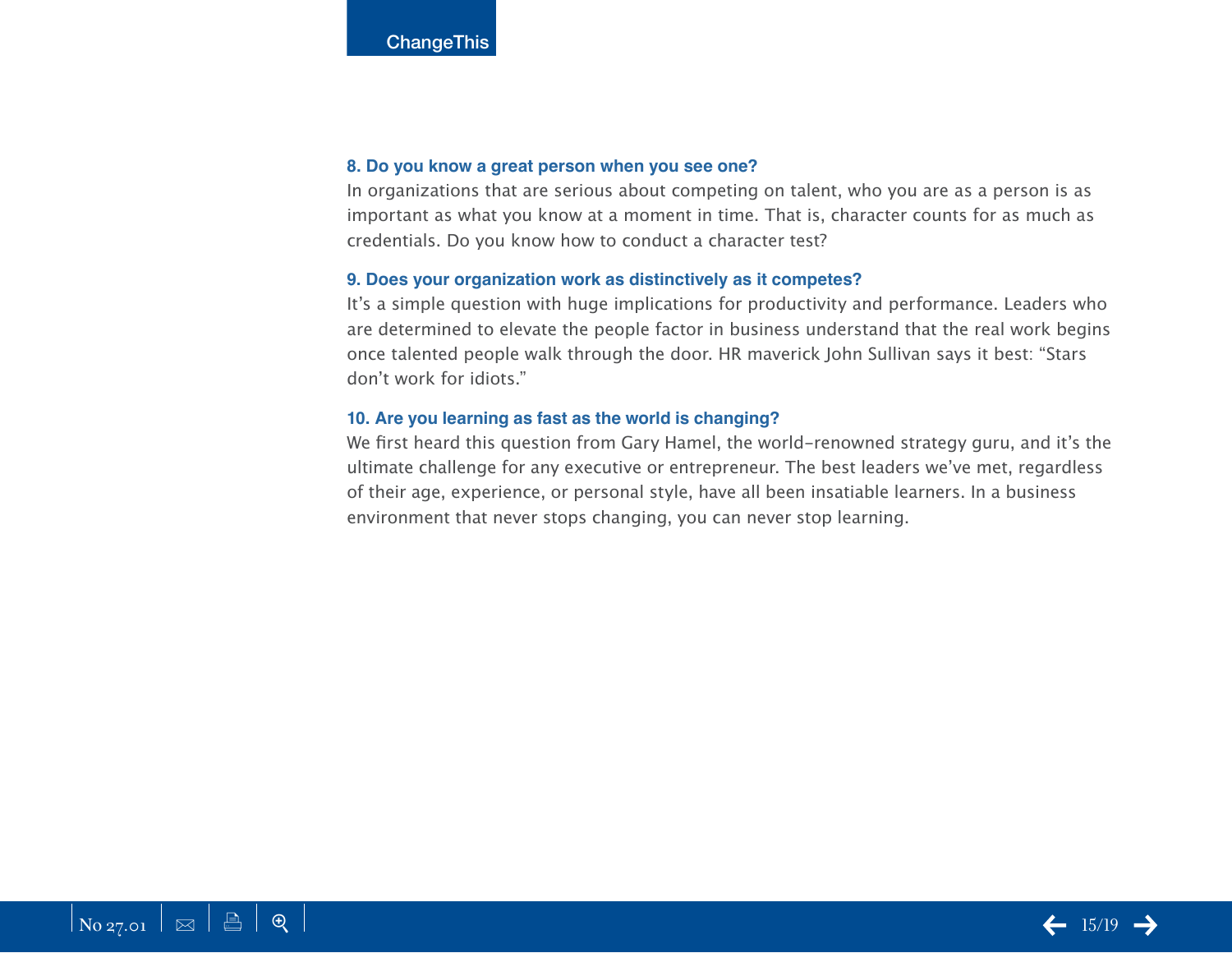## **Want more about Mavericks?**

In Mavericks at Work: Why The Most Original Minds in Business Win (Morrow; On Sale October 2, 2006) William C. Taylor and Polly LaBarre, agenda-setting thinkers and writers, provide a set of provocative insights and a collection of instructive case studies that amount to a business plan for the 21st century—a smarter way to lead, compete, and succeed.

The strategies, tactics, and advice in Mavericks at Work grow out of in-depth access to 32 forward-looking companies. From a culture-shaping television network with offices in sun-splashed Santa Monica, California, to a little-known office-furniture manufacturer rooted in the frozen tundra of Green Bay, Wisconsin, from glamorous fields such as advertising, fashion, and the Internet, to old-line industries such as construction, mining, and detergent, the organizations featured in Mavericks at Work are winning big at business by rethinking the logic of how business gets done.

Taylor and LaBarre, who spent almost two years focused on the travel, research, interviewing, and writing of this book, are uniquely qualified to take readers to the front lines of the future of business. They are influential thinkers, authors, and speakers whose past work has shaped how executives make strategy, build companies, and reflect on the meaning of success. In Mavericks st Work, they provide an eye-opening, energetic, flat-out useful book that is as true to the maverick spirit as the break-the-mold ideas it champions and the unconventional leaders it chronicles.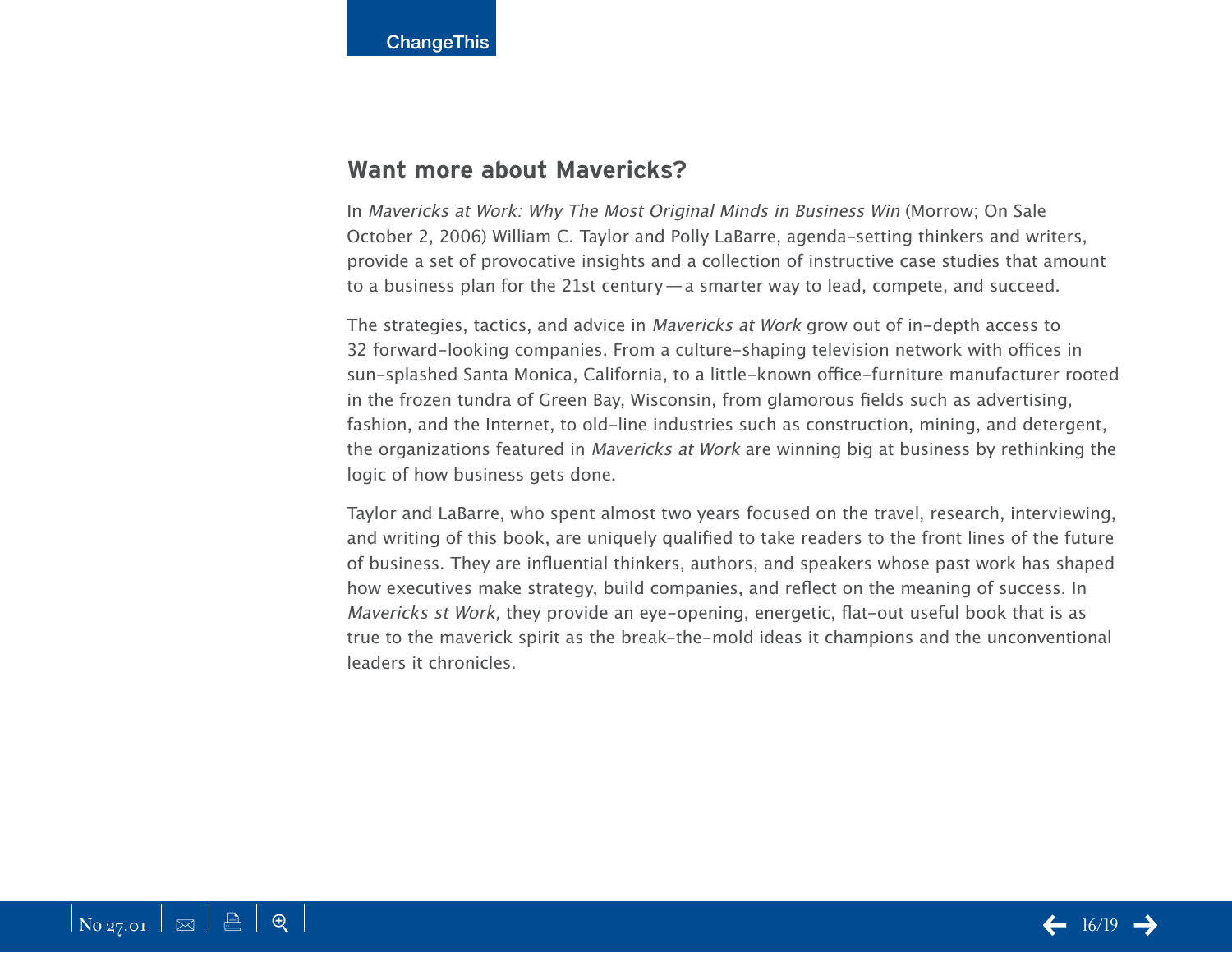# info

<span id="page-16-0"></span>

## For more details or to buy a copy of William C. Taylor and Polly LaBerre, Mavericks at Work: Why the Most Original Minds in Business Win [click here](http://800ceoread.com/products/?ISBN=0060779616).

#### **About the Author**

William C. Taylor and Polly LaBarre are the coauthors of Mavericks at Work: Why the Most Original Minds in Business Win (William Morrow, October 2006, \$26.95). Bill is the cofounder and founding editor of *Fast Company*, the agenda-setting business magazine that won a passionate following around the world. An adjunct professor at Babson College, America's top-rated school for entrepreneurship, his essays on business have appeared in the Harvard Business Review, The New York Times, and many other leading publications. Polly spent eight years as a senior editor of Fast Company, where she wrote articles on strategy, creativity, and personal success, and cohosted the magazine's Real Time conferences. She has appeared on Good Morning America, CNBC, PBS's Nightly Business Report, and other high-profile television programs.

To learn more about Bill, Polly, and their new book, visit Mavericks at Work on the Web <www.mavericksatwork.com>

#### **download this**

This manifesto is available from <http://www.changethis.com/27.01.ManifestoMavericks>

#### **send this**

[Click here to pass along a copy of this manifesto to others.](http://www.changethis.com/27.01.ManifestoMavericks/email) http://www.changethis.com/27.01. ManifestoMavericks/email

#### **Subscribe**

Learn about our latest manifestos as soon as they are available. Sign up for our free newsletter and be notified by email. <http://www.changethis.com/subscribe>



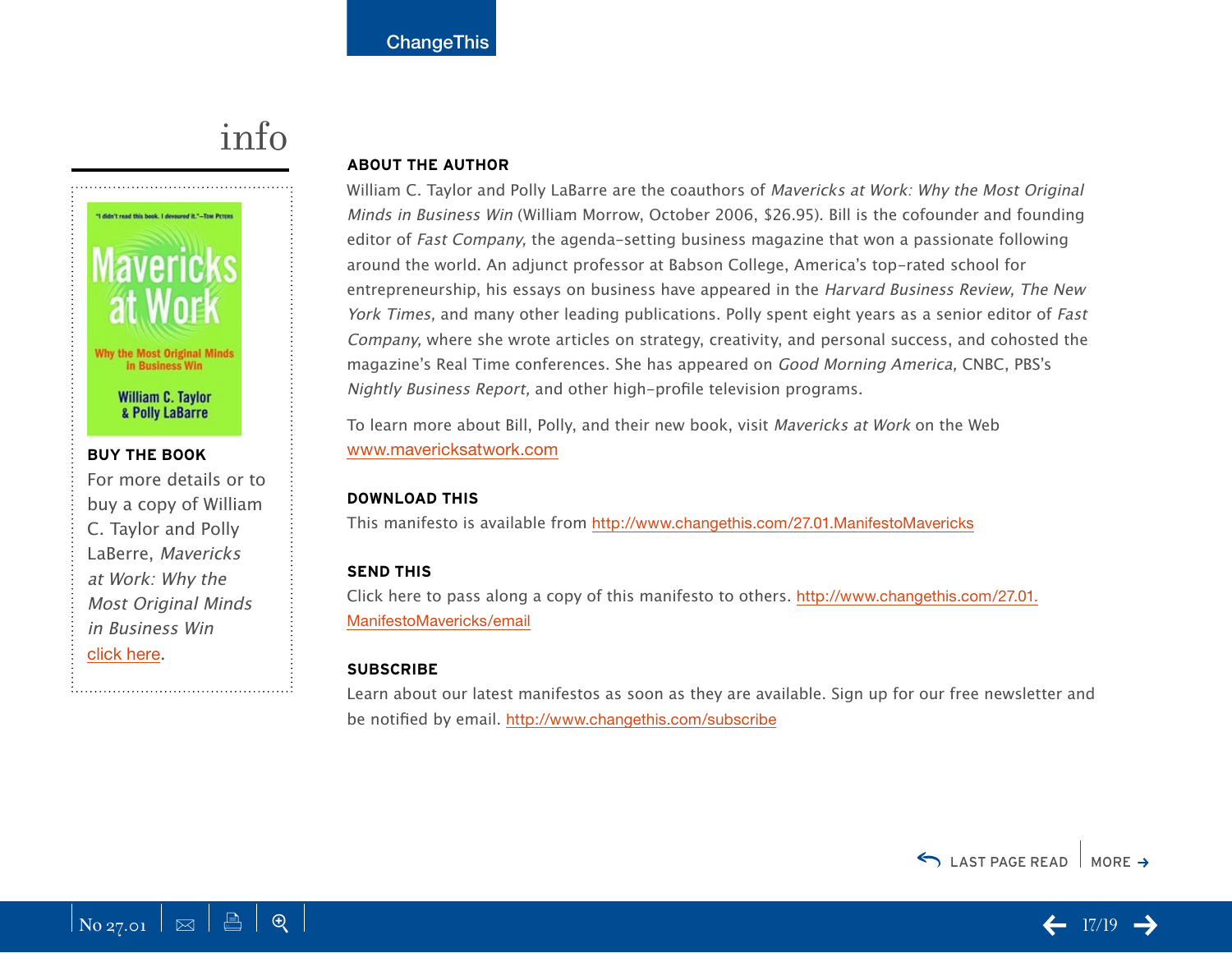## info

#### **WHAT YOU CAN DO**

You are given the unlimited right to print this manifesto and to distribute it electronically (via email, your website, or any other means). You can print out pages and put them in your favorite coffee shop's windows or your doctor's waiting room. You can transcribe the author's words onto the sidewalk, or you can hand out copies to everyone you meet. You may not alter this manifesto in any way, though, and you may not charge for it.

#### **Navigation & User Tips**

Move around this manifesto by using your keyboard arrow keys or click on the right arrow ( $\rightarrow$ ) for the next page and the left arrow ( $\leftarrow$ ). To send this by email, just click on.  $\boxtimes$ 

#### **Having problems saving to disk?**

First, make sure you have the latest version of Acrobat Reader 6 which you can download from [http://www.adobe.com/products/acrobat/readstep2.htm](http://www.adobe.com/products/acrobat/readstep2.html)l. If problems persist, it may be due to your Acrobat Reader settings. To correct the problem (for Windows), a reader, J. Hansen, suggests going to your Acrobat Reader Preferences > Options > Web browser Options. Check the "Display PDF in Browser" option. Then click on Save to Disk.

| <b>KEYBOARD SHORTCUTS</b>      | PC.                   | <b>MAC</b>          |
|--------------------------------|-----------------------|---------------------|
| Zoom in (Larger view)          | $[ct]$ $[$ + $]$      | $[#]$ $[+]$         |
| Zoom out                       | $[$ ctl $]$ $[-]$     | $[#] [-]$           |
| Full screen/Normal screen view | $[$ ctl $]$ $[$ L $]$ | $[$ # $]$ $[$ L $]$ |